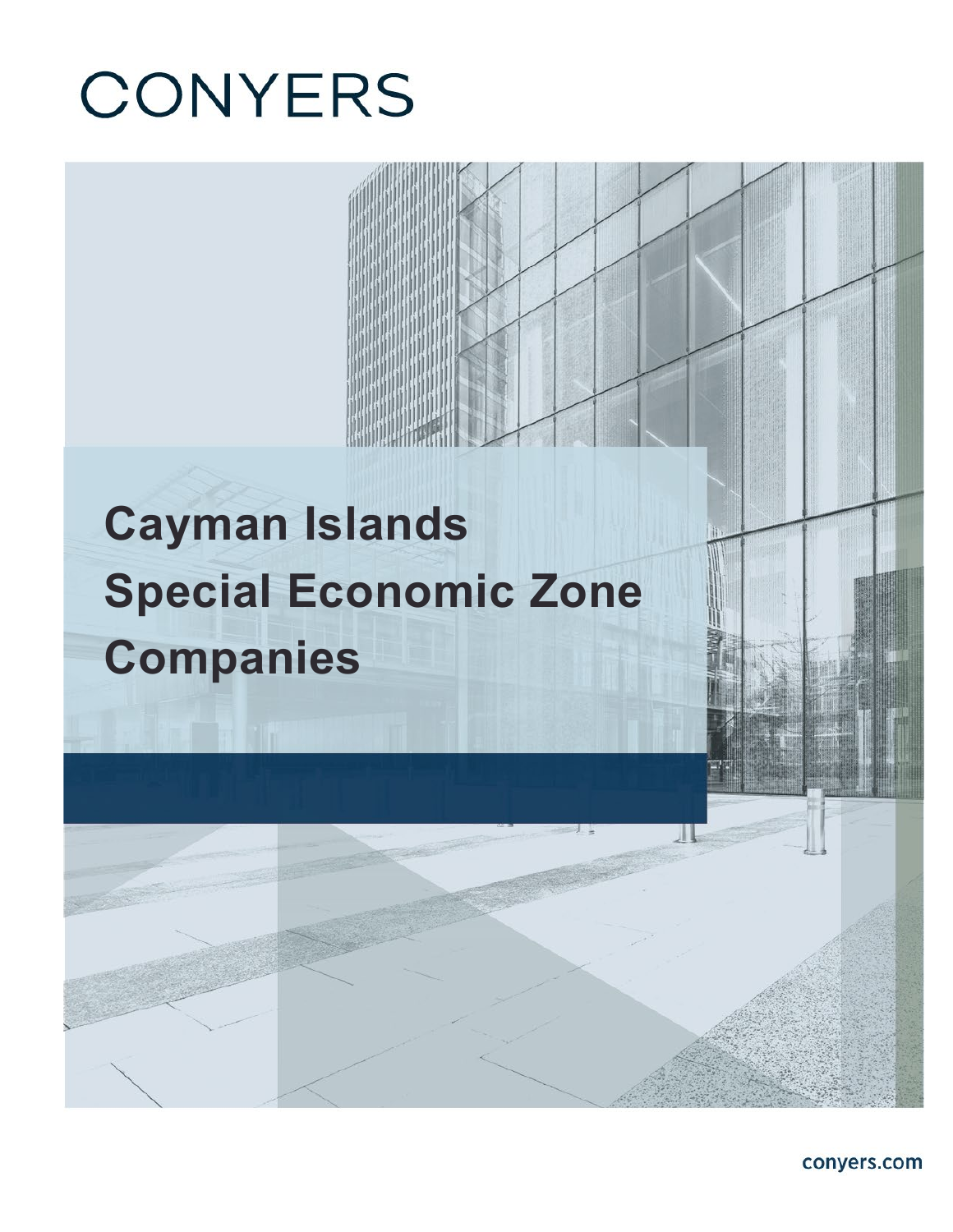## Preface

This publication has been prepared for the assistance of those who are considering the registration of an exempted company as a special economic zone company in the Cayman Islands ("**Cayman**"). It deals in broad terms with the requirements of Cayman law for the establishment and operation of such entities, including the requirements applicable to all exempted companies. It is not intended to be exhaustive but merely to provide brief details and information which we hope will be of use to our clients. We recommend that our clients and prospective clients seek legal advice in Cayman on their specific proposals before taking steps to implement them.

Before proceeding with the incorporation and/or registration of a special economic zone company in Cayman, persons are advised to consult their tax, legal and other professional advisers in their respective jurisdictions.

Persons considering establishing companies to carry on insurance or mutual fund business should request separate publications prepared by this Firm on these topics.

**Conyers**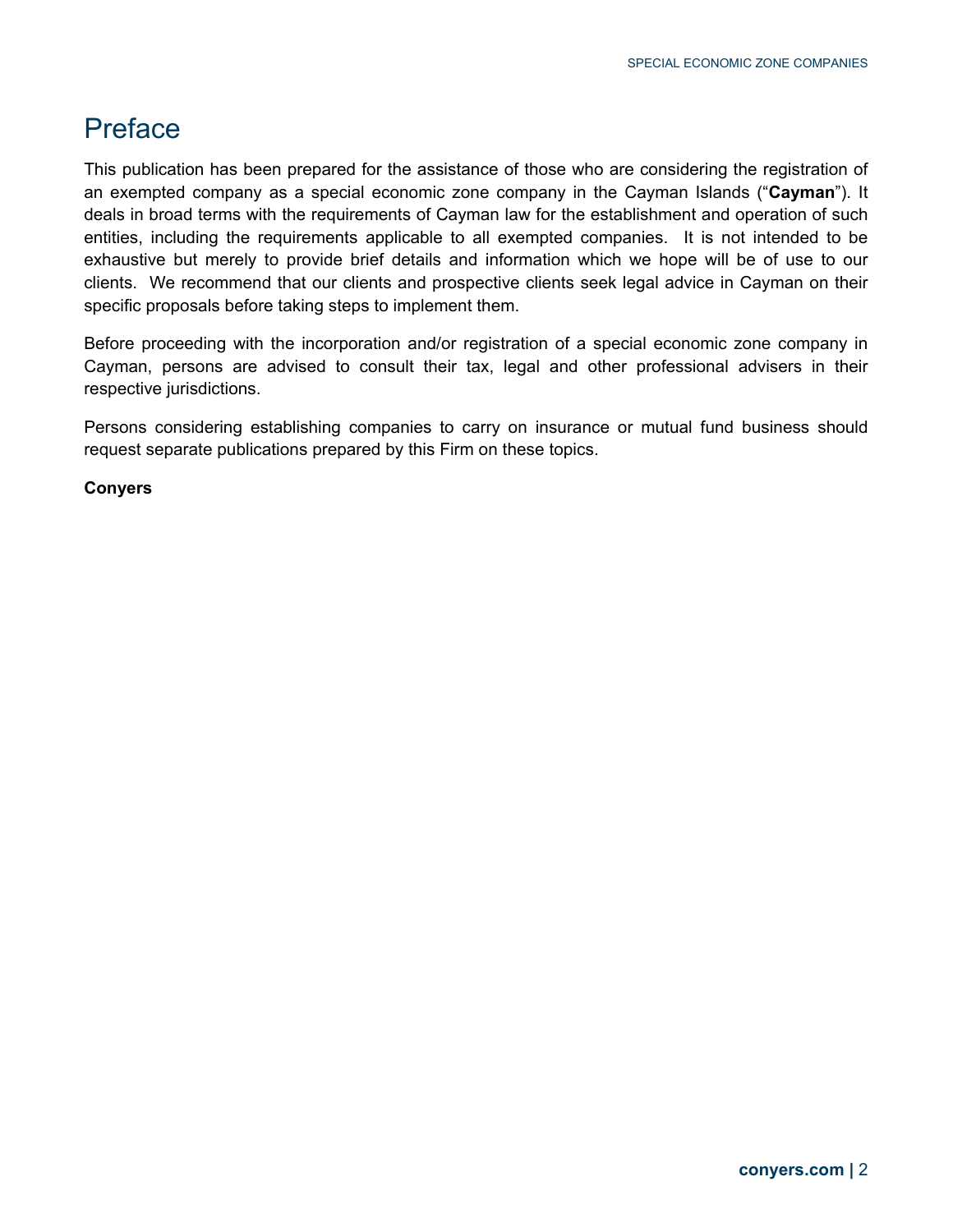## TABLE OF CONTENTS

| 1.  | <b>INTRODUCTION</b>                                                                              | $\boldsymbol{4}$ |
|-----|--------------------------------------------------------------------------------------------------|------------------|
| 2.  | <b>PRE-INCORPORATION MATTERS</b>                                                                 | 6                |
| 3.  | <b>INCORPORATION AND REGISTRATION PROCESS</b>                                                    | 6                |
| 4.  | <b>REQUIREMENTS OF CAYMAN LAW</b>                                                                | 8                |
| 5.  | <b>ORGANISATION</b>                                                                              | 12               |
| 6.  | <b>OPERATION OF COMPANY</b>                                                                      | 12               |
| 7.  | <b>TRANSACTIONS INVOLVING SHARES</b>                                                             | 14               |
| 8.  | <b>REGISTER OF CHARGES</b>                                                                       | 15               |
| 9.  | <b>AVAILABILITY OF RECORDS</b>                                                                   | 15               |
| 10. | <b>CHANGES TO COMPANY'S MEMORANDUM OF ASSOCIATION AND ARTICLES OF</b><br><b>ASSOCIATION</b>      | 16               |
| 11. | <b>ECONOMIC SUBSTANCE</b>                                                                        | 17               |
| 12. | ANTI-MONEY LAUNDERING, COUNTER TERRORIST FINANCING AND COUNTER<br><b>PROLIFERATION FINANCING</b> | 17               |
| 13. | <b>SEZA POWERS AND OFFENCES</b>                                                                  | 18               |
| 14. | <b>GOVERNMENT FEES AND TAXATION</b>                                                              | 18               |
|     |                                                                                                  |                  |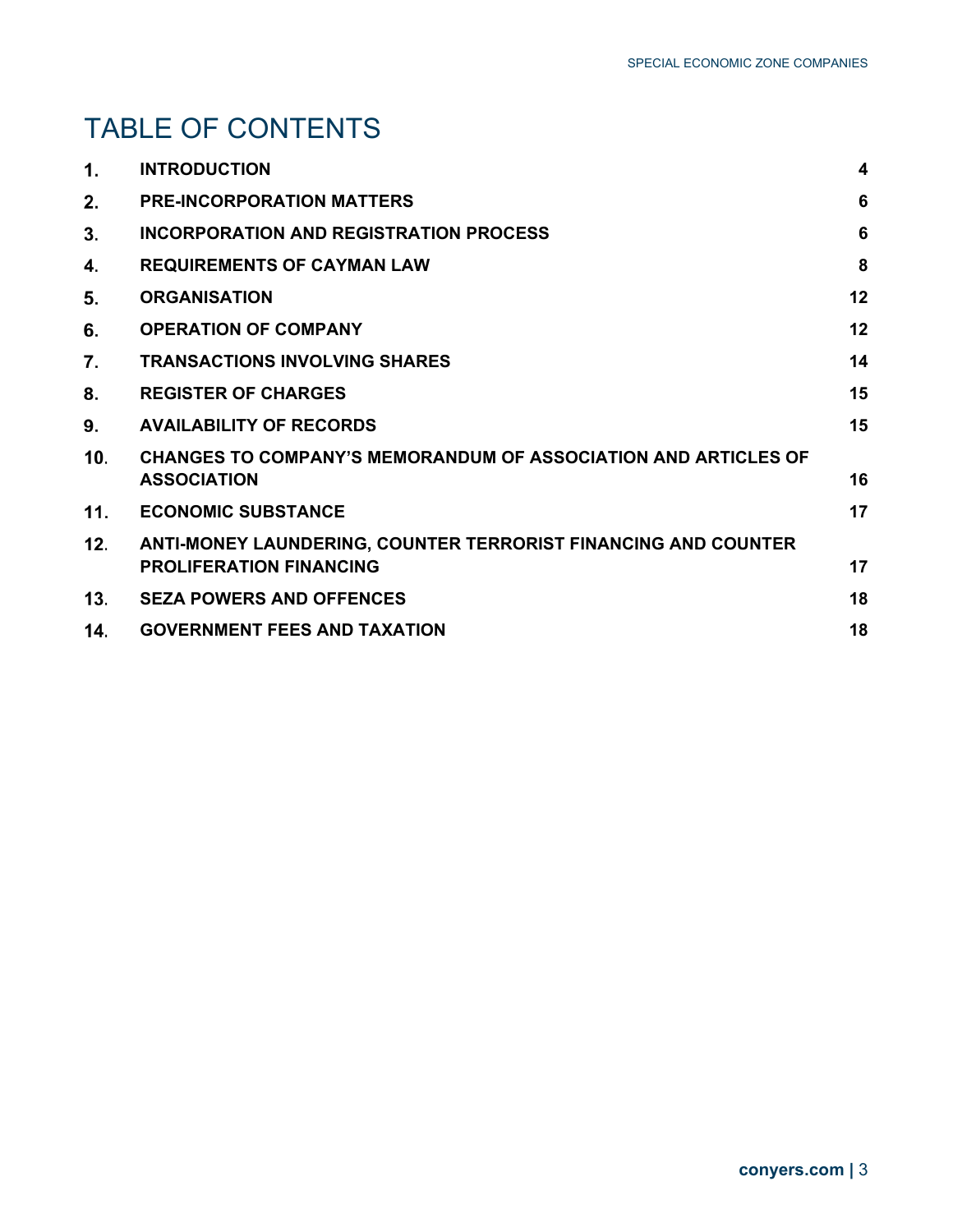### <span id="page-3-0"></span> $1<sub>1</sub>$ **INTRODUCTION**

### $1.1.$ **General**

Company, trust, banking, insurance and related laws have made Cayman a leading offshore financial centre. The government's attitude towards and open communication with the private sector encourages the promotion and maintenance of Cayman's offshore business. Cayman enjoys a sophisticated telecommunications system, an abundance of professional service providers, and economic and political stability.

Special economic zones are regions specially established in a country, for which government concessions have been made in order to stimulate economic growth. The Cayman Islands launched a special economic zone intended to attract global science, technology, commodities and derivatives, maritime, media and educational entities to the country (the "**Cayman SEZ**"). The Cayman SEZ represents an unprecedented combination of financial incentives within a tax-neutral environment which offers the ultimate legislative, geographic and lifestyle benefits.

### $1.2.$ **Special Economic Zone Companies**

A new or an existing exempted company may, if it satisfies the special economic zone requirements, be registered as a special economic zone company ("**SEZ company**"). The principal statute governing the formation and operation of Cayman exempted companies is the Companies Act. Absent an express exemption, the Companies Act applies to all SEZ Companies.

The Companies Act distinguishes between local companies (i.e. ordinary resident companies), which are generally required to be predominantly owned and controlled by Caymanians, and exempted companies, which are not. Generally, only local companies can carry on and compete for business within Cayman. Exempted companies, while resident in Cayman, must carry on their business activities external to Cayman. In rare circumstances, an exempted company may obtain a licence to carry on business activities in Cayman.

The principal statute governing the formation and operation of Cayman SEZ companies is The Special Economic Zone Act (the "**SEZ Act**"). The SEZ Act requires that a SEZ company have, as its principal purpose, the carrying on of business mainly outside Cayman. International businesses establishing within the SEZ will not be permitted to trade in Cayman outside of the Cayman SEZ.

This publication is therefore concerned only with the Companies Act requirements applicable to exempted companies carrying on business from, yet external to, Cayman and the SEZ Act requirements specifically applicable to SEZ Companies.

### $1.3.$ **Cayman Enterprise City**

Cayman Enterprise City Limited ("**CEC**") is the developer of "Cayman Enterprise City" which has been designated as the Cayman SEZ pursuant to The Special Economic Zones (Cayman Enterprise City) Order (2020 Revision). Cayman Enterprise City will, in due course, constitute a state-of-the-art campus of innovative and sustainable architecture designed to complement and respect the local environment.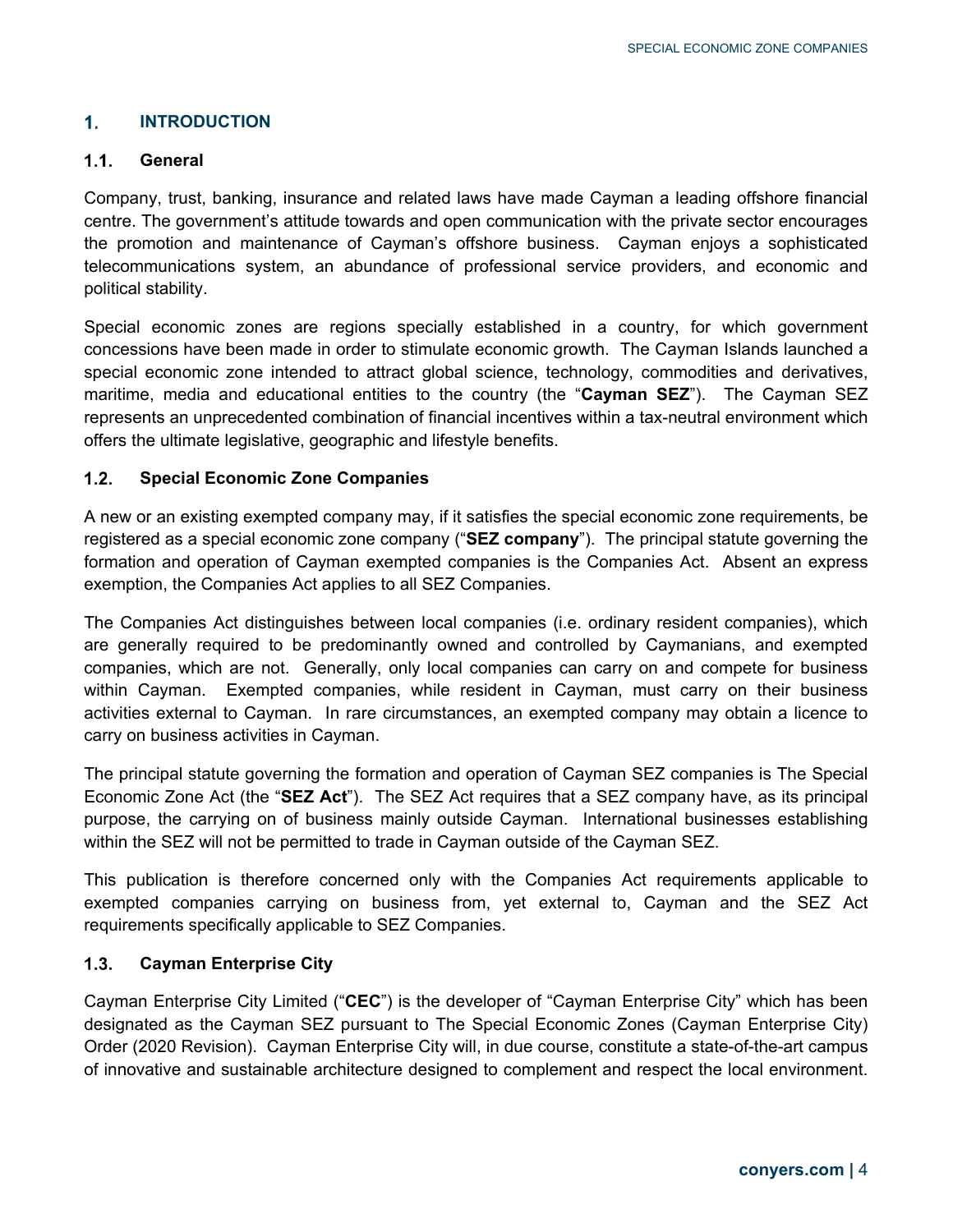While the Cayman Enterprise City campus is under development, existing facilities have been designated to function temporarily as the Cayman SEZ.

There are seven types of business authorized to be carried on in the Cayman SEZ:

**Cayman Internet Park**: designed to attract information technology and software businesses, with the intention of creating the largest Information and Communications Technology cluster in the region;

**Cayman Science and Technology Park**: designed to attract businesses specialized in natural sciences, specifically focused on biotechnology (research and application of technology that uses biological systems, living organisms or derivatives thereof, to make or modify products or processes for specific use), development of biomedical devices, development of pharmaceuticals and environmental technology (research and application of technology to monitor, model and conserve the natural environment and resources, and to curb the negative impacts of human involvement);

**Cayman Media Park**: designed to attract electronic media and integrated media-related businesses with the intention of creating the largest media and marketing related cluster in the region;

**Cayman Commodities & Derivatives Park**: designed to create a centralised global commodity and derivatives market in Cayman, with the intention of being the first dedicated commodities and derivatives centre in the Americas' time zone;

**Cayman Outsource Park**: The intent of this park is to facilitate the production and manufacturing, for special economic zone based businesses, of products in other jurisdictions. Please note, however, this park is not open to businesses other than the developer specified in paragraph 3 of The Special Economic Zones (Cayman Enterprises City) 2015 Order, a subsidiary of the developer, or businesses working in a formal partnership with the developer, and offering services only to businesses established within any of the parks in the special economic zone;

**Cayman International Academic Park**: designed to attract higher education institutions with a focus on the areas of technology underlying the other parks, that is, information technology, biotechnology, environmental technology, and integrated media and new media technology. This park also includes higher education institutions related to the Cayman Maritime Services Park; and

**Cayman Maritime & Aviation Services Park**: designed to attract maritime and aviation services businesses to assist in the establishment of the Cayman Islands as the largest maritime and aviation services cluster in the region.

CEC will work with potential SEZ companies to determine the nature of their business, along with space and staffing requirements, to ensure that the company will fit into the Cayman SEZ under one of the categories outlined above. The company must enter into a licence agreement with CEC outlining the terms of arrangement.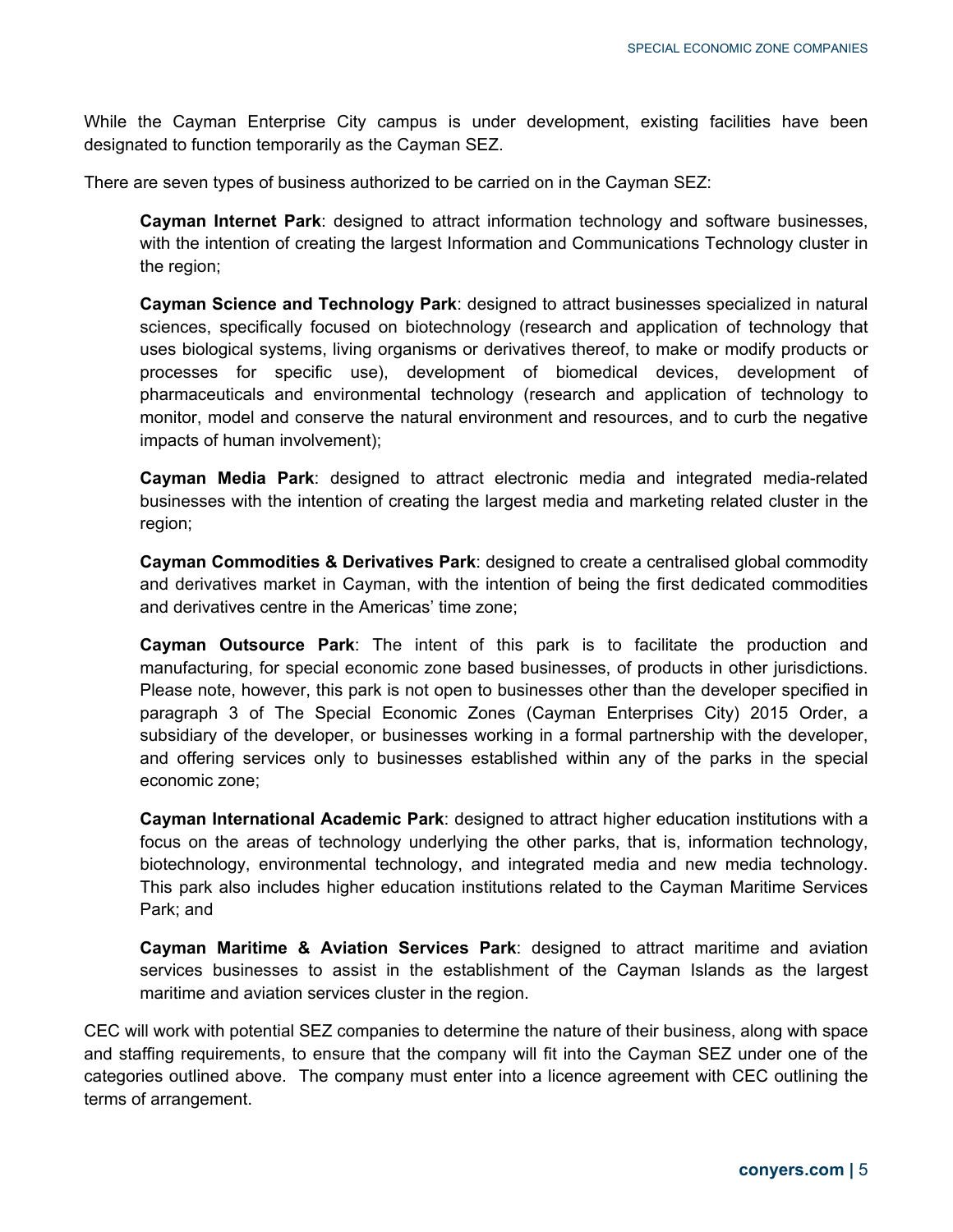Once this process is complete, the company can incorporate or register as a SEZ company and apply for a Trade Certificate (see discussion at 3. Incorporation and Registration Process below).

### $1.4.$ **Benefits and Exemptions**

The Cayman SEZ application process has been streamlined to guarantee incorporation within ten days. A SEZ company located in the Cayman SEZ will also benefit from guaranteed protection of intellectual property and will be exempt from direct or indirect taxes, certain import duties and fees and work permit requirements. Employees of SEZ companies are granted five (5) year work/residency visas.

There are no restrictions on the transfer of any investment in or by a SEZ company within a special economic zone nor shall a SEZ company be restricted to investing in any other SEZ company. More particularly, a non-Caymanian may own, hold, freely transfer, securitize, finance, raise security or list the legal or beneficial title of any or all of his equity in any SEZ company.

### <span id="page-5-0"></span> $2.$ **PRE-INCORPORATION MATTERS**

### $2.1.$ **Company Name**

On payment of a small fee, the proposed name of the company can be reserved with the Registrar of Companies (the "**Registrar**") for a limited time. No company may be incorporated with a name that is the same as, or substantially similar to, the name of another company on the register. The use of certain words in company names such as "royal", "chartered" and "bank" is restricted.

A SEZ company must include the words "Special Economic Zone Company" or the letters "SEZC" in its name.

A company may be incorporated with a dual name in a foreign script. There is no requirement that the dual name be a translation of the company's English name.

### $2.2.$ **Contracts**

Where a person purports to enter into a contract in the name of, or on behalf of, a company which has not yet been incorporated, he will be personally liable under the contract unless the agreement itself provides otherwise. After incorporation, the company may ratify the contract and by doing so will become bound by and entitled to the benefit thereof. Such ratification by the company will have the effect of releasing the person who purported to act on the company's behalf from personal liability.

### <span id="page-5-1"></span> $3<sub>1</sub>$ **INCORPORATION AND REGISTRATION PROCESS**

### $3.1.$ **Cayman Enterprise City Requirements**

Prior to incorporation, the CEC will examine the nature of the company's proposed business to ensure that it fits into one of the types of business authorized to be carried on in the Cayman SEZ.

CEC will also work with the company to determine space and staffing requirements for the purpose of identifying a suitable space in the Cayman SEZ.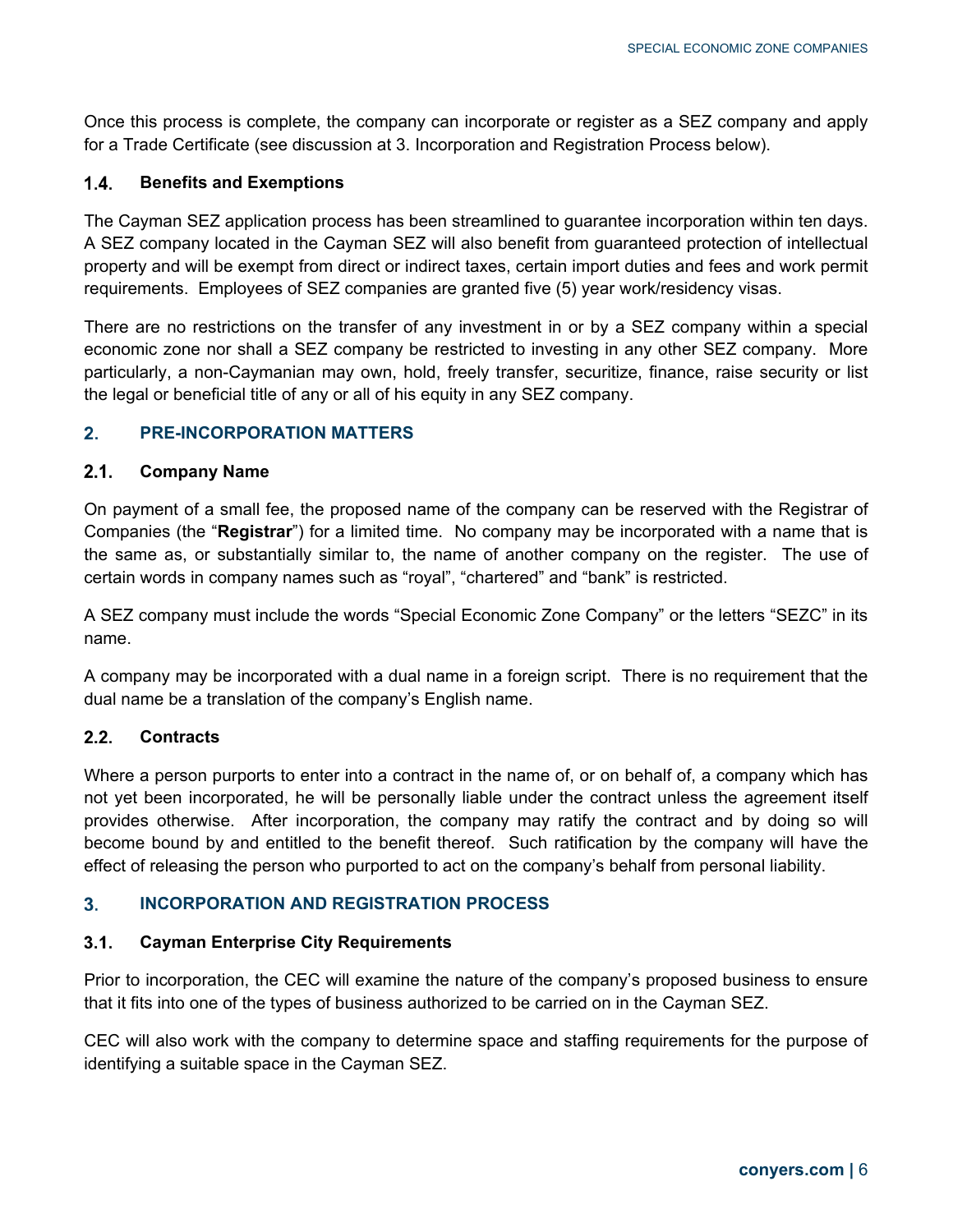The company will then enter into a licence agreement with CEC which outlines the terms of the arrangement.

### $3.2.$ **Incorporation/Registration**

Once the company has received approval from CEC, the incorporation/registration process will commence. An application for registration as a SEZ company requires the payment of a small fee in addition to that required from all exempted companies.

Incorporation of New SEZ Company (a)

> An application for incorporation and registration of a new SEZ company is effected by the delivery of two signed copies of the memorandum of association and articles of association (if any) of the company to the Registrar. As noted below, the memorandum of association of the company must contain the requisite provision relating to the business of the company including special economic zone business.

> The company is deemed incorporated on the filing of the memorandum and the Registrar will issue a certificate of incorporation which confirms the date of incorporation and is conclusive evidence of compliance with the Companies Act as it relates to the incorporation.

Registration of Existing Exempted Company  $(b)$ 

> An application for incorporation and registration of an existing exempted company as a SEZ company is effected by the delivery of two copies of a special resolution of the company altering its memorandum of association to carry on special economic zone business to the Registrar of Companies. The Registrar will issue a certificate of incorporation or a certificate stating that the company is registered as a special economic zone company.

> Once the company is incorporated, it will be "organised" pursuant to initial meetings of the subscribers to the memorandum and thereafter by the first directors (see discussion at 5. Organisation below).

### $3.3.$ **Application for Trade Certificate**

A company will not be entitled to carry on a special economic zone business within the Cayman SEZ, nor is it entitled to the benefits of the SEZ Act, until it obtains a valid trade certificate. Once the SEZ company is incorporated, it must apply for a trade certificate, specifying which special economic zone business it intends to conduct. An application for a trade certificate is effected by delivering a completed application form, along with the prescribed fee, to the Special Economic Zone Authority ("**SEZA**").

In determining whether to grant a trade certificate, SEZA will take into consideration the guiding principles for criteria outlined in Schedule 3 of The Special Economic Zones Regulations (as amended).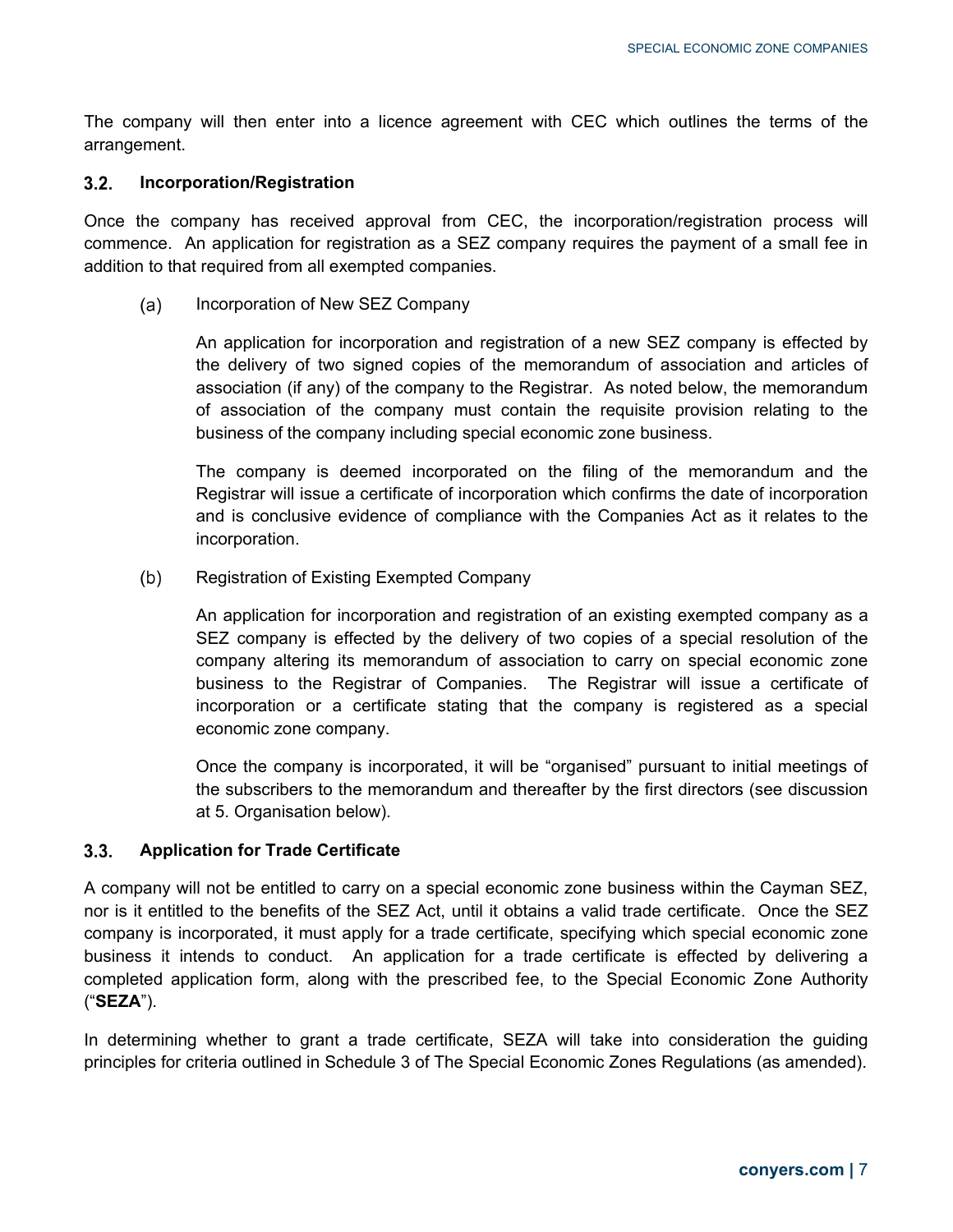Once the trade certificate is issued, a SEZ company will be entitled to the benefits set out in the SEZ Act relating to the specific zone in the Cayman SEZ as specified in the trade certificate.

A SEZ company must notify the SEZA of any change to its address, corporate identity or the scope of its business. Material changes to business activities, controllers, directors or shareholders must be notified within twenty one (21) days of such change.

### $3.4.$ **Immigration/Visa Requirements**

Following incorporation/registration, the CEC will assist with preparation of immigration paperwork for submission to SEZA. Employees of SEZ companies will be granted five year work/residency visas. The process has been streamlined so that the visas are granted in five days.

### <span id="page-7-0"></span> $4.$ **REQUIREMENTS OF CAYMAN LAW**

### $4.1.$ **Memorandum of Association**

The memorandum of association and the articles of association form the constitution of the company. In addition to the name of the proposed company, the memorandum of association of every Cayman company must contain the following information:

- the names of the initial subscribers to the memorandum, which may or may not be represented by a nominee, and the number of shares for which each has subscribed (minimum of one subscriber and one share);
- the objects of the company, which are generally unrestricted;
- the location of the company's registered office;
- a declaration confirming that the liability of the company's shareholders is limited; and
- the company's authorised share capital, which may be denominated in any one or more currencies.

As noted above, the memorandum of association of a newly incorporated SEZ company must also specify that the business of the company includes special economic zone business. If an exempted company is already registered prior to applying to become registered as a SEZ company, a special resolution of the company altering its memorandum of association to provide for the carrying on of special economic zone business must be provided to the Registrar.

### $4.2.$ **Articles of Association**

The articles of association provide for the internal regulation of a company's affairs and are generally filed along with the memorandum of association. The articles of association generally provide for:

- the issue, transfer and repurchase or redemption of shares;
- voting rights;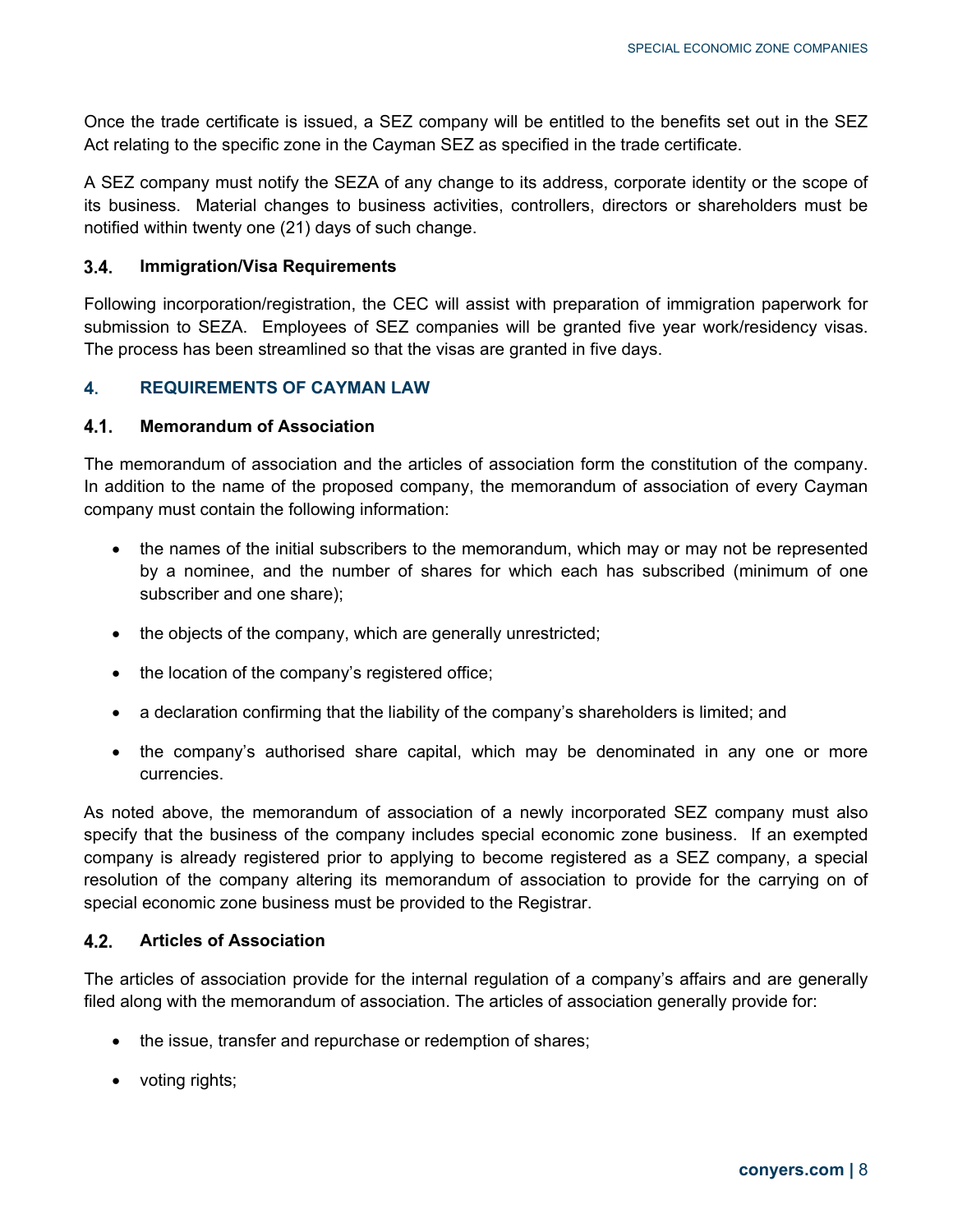- shareholders' meetings;
- the appointment of directors and officers and their meetings, powers and indemnification;
- the payment of dividends; and
- the winding-up of the company.

If the articles of association are filed at the same time as the memorandum of association, they must be signed by each subscriber to the memorandum of association and witnessed.

A copy of the memorandum of association and the articles of association must be made available to every shareholder in the company on request.

#### $4.3.$ **Ultra Vires**

No act of a company may be invalidated by reason only that the company was without the capacity or power to perform the act; that is, the ultra vires rule does not apply. The facility for internal actions against the company and/or its directors is, however, retained. Shareholders, directors or the company itself are still entitled to take action when the company purports to act beyond the limits of its constitution.

### $4.4.$ **Registered Office**

Every company must have a registered office in Cayman, its location to be recorded by the Registrar and published by public notice. The directors of the company may, by resolution, change the location of the registered office. Within 30 days of the resolution being passed, the company must deliver to the Registrar a certified copy of the resolution. The company must exhibit its name on the outside of the registered office and at every other place at which it carries on business.

### $4.5.$ **Directors**

There must be at least one director of the company. There is no requirement that any of the directors be ordinarily resident in Cayman. The initial director(s) are appointed by the subscriber(s) to the memorandum of association. Thereafter, the addition and/or removal of directors will normally be effected in accordance with the provisions of the articles of association.

The liability of the directors may, if so provided by the memorandum of association, be unlimited.

The names and addresses of the directors and officers must be entered on a register of directors and officers and kept at the registered office. A copy of the register and notice of any amendments must be filed with the Registrar within 30 days of any change taking place. A company in default of complying with the above requirements shall incur a penalty of CI\$500/US\$610. In addition, if the Registrar is satisfied that a breach has been knowingly and wilfully authorised or permitted, a company shall incur a CI\$1,000/US\$1,220 penalty and every director and officer shall incur a penalty of CI\$1,000/US\$1,220 as well as a further penalty of CI\$100/US\$122 for every day during which the default continues.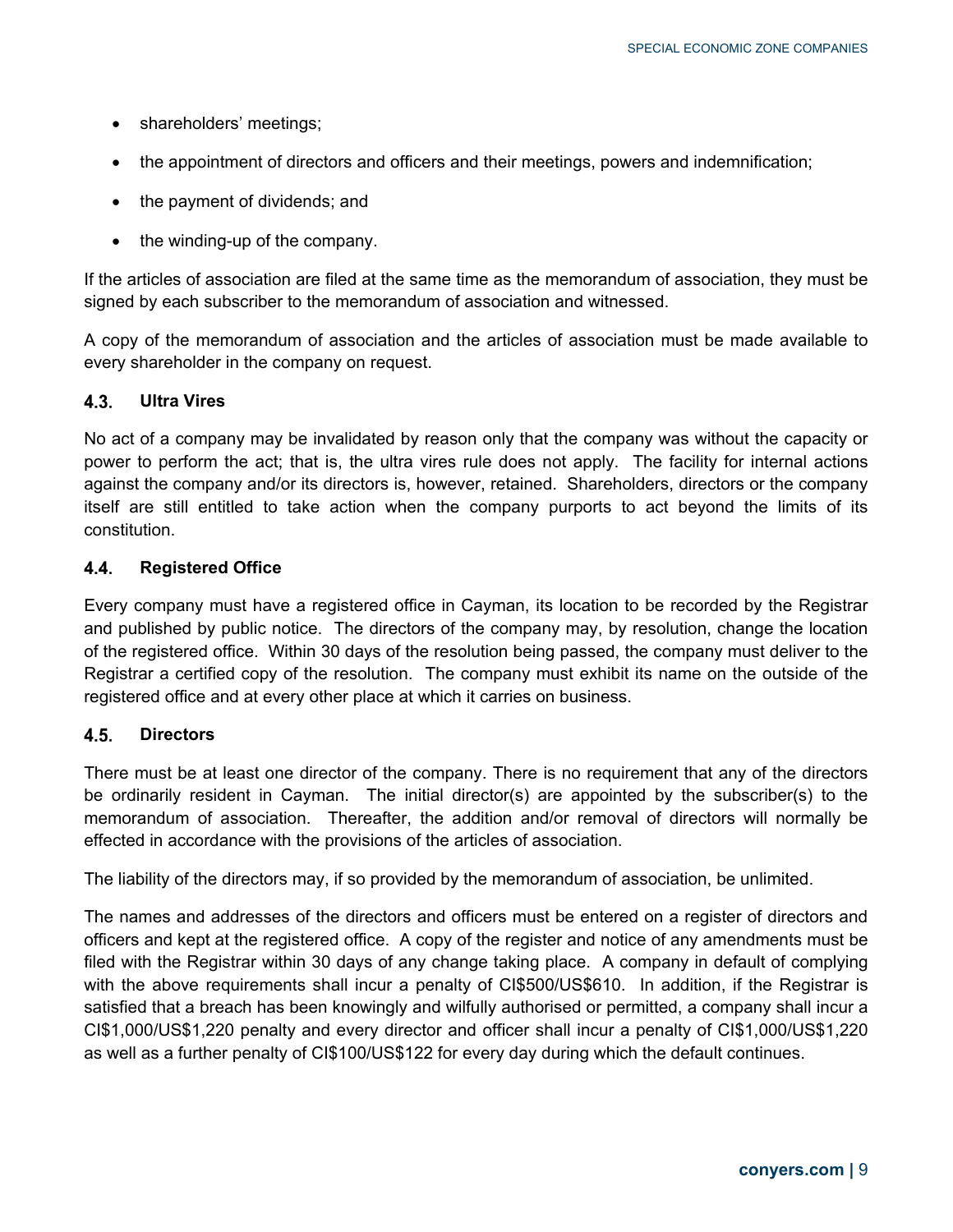The Registrar will maintain a list of the names of current directors and alternate directors and will make the list available for inspection by any person upon payment of a fee of CI\$50/US\$61.

As a SEZ company, it will generally be a condition of the license that the company notify the SEZA of any change in director within 30 days of the change. If the SEZA board determines that the director is not a fit and proper person it may require the company to replace the director within 90 days.

### $4.6.$ **Officers**

The appointment of officers is optional. A company secretary is ordinarily appointed.

### $4.7.$ **Bankers**

A company may open and maintain bank accounts in or out of Cayman. Additional legislation and regulations aimed at detecting and preventing money laundering will generally apply to movements of funds through any banking facility maintained in Cayman. This is a highly technical area of law and further legal advice should be sought if required.

### 4.8. **Books of Account**

Whilst there are no detailed requirements as regards accounting records, a Cayman company must keep proper records of account with respect to revenue flows, expenditure and its assets and liabilities. The records need not be kept in Cayman, but if not kept in Cayman will need to be made available at the registered office annually and if an order or notice for production under the Tax Information Authority Act is made.

### **Auditors**  $4.9$

Unless the company is subject to certain licensing legislation as a result of its proposed activities, there is no requirement that it appoint auditors or file financial statements with the Registrar or any other governmental authority.

### **4.10. Seal**

The seal of the company may be affixed to documents and duplicate seals may be created for use in another jurisdiction, if required. The Companies Act, however, does not require that a physical seal be affixed to documents which are executed under seal.

### **Financial Year End**

Every Cayman company may specify a date for its financial year end.

### **Register of Shareholders**

The register of members may, but need not be, kept at the registered office, and it need not be available for inspection by the public or any governmental authority in Cayman. Branch registers may be kept in any country or territory. If the register is not kept at the registered office in Cayman, it will need to be made available there if an order for production under the Tax Information Authority Act is made.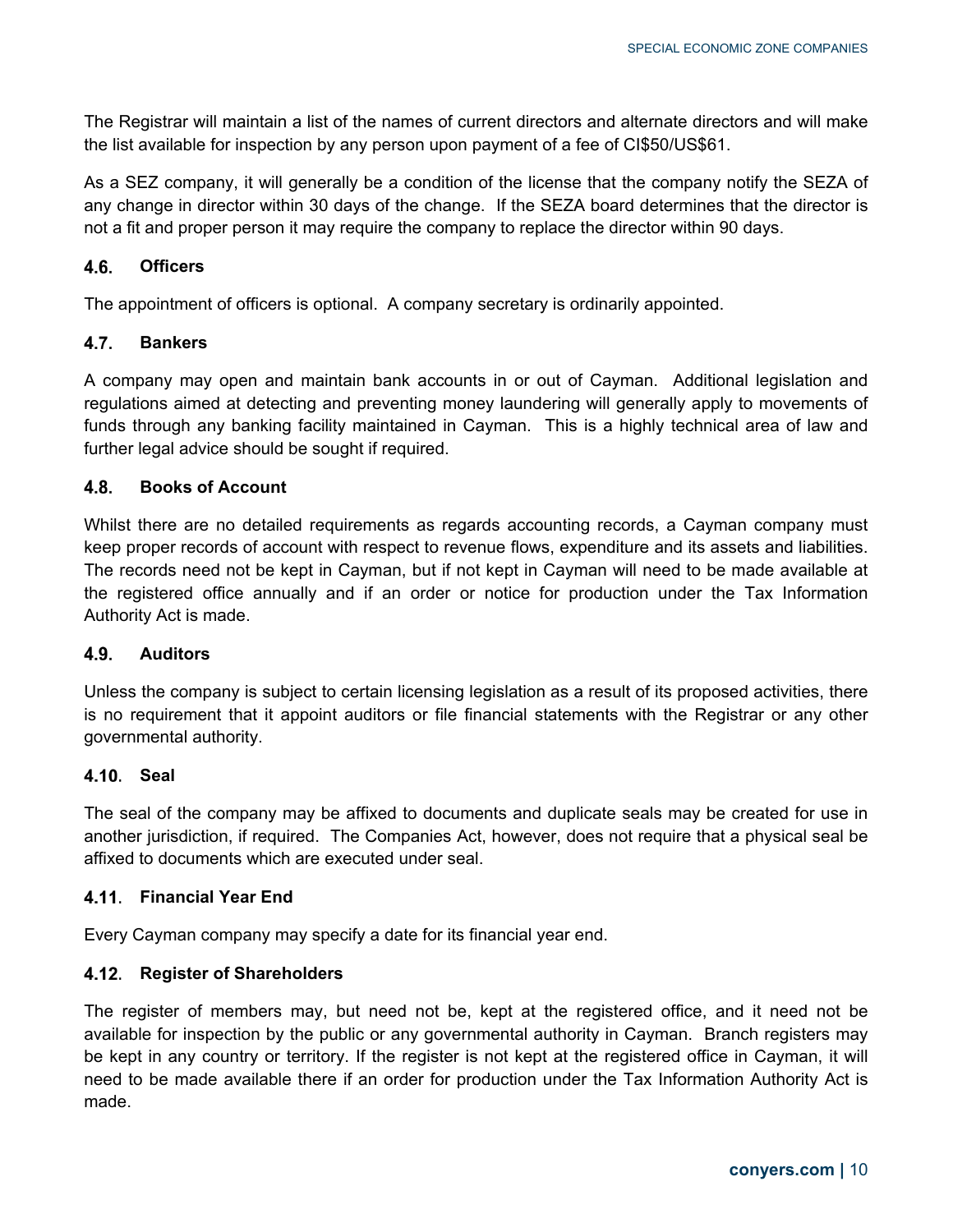The register of members must include the names and addresses of the members and a statement of the shares held by each member, including the share number, amount paid or agreed to be considered as paid, number and category of shares and whether each relevant category of shares holds voting rights and, if so, whether such voting rights are conditional. The date on which a person's name was entered on the register and the date on which any person ceased to be a member must also be included.

A company in default of complying with the requirement to maintain a register of members or the requirement to make changes to the branch register shall incur a penalty of CI\$5,000/US\$6,098. Any director or manager of the company who knowingly and wilfully authorises or permits such default shall also incur a CI\$5,000/US\$6,098 penalty. A failure to comply with an order or notice of the Tax Information Authority without reasonable excuse will result in a penalty of CI\$500/US\$610 and a further penalty of CI\$100/US\$122 for every day during which the non-compliance continues.

### **Beneficial Ownership Register**

Unless exempted by, for example, being listed, each company has an obligation to create and maintain a register of its beneficial owners to be kept at its registered office and, in particular, is required to take reasonable steps to identify in relation to the company any individual who is a beneficial owner of the company and all Cayman incorporated or registered legal entities that would be beneficial owners if they were individuals.

Beneficial owner details are uploaded to the General Registry via its Corporate Administration Platform ("**CAP**") system. The information is encrypted upon submission and further encrypted upon receipt. The data is then deleted from CAP and goes to a non-internet facing, offline server only accessible by a Government authorised competent authority.

There are significant financial penalties for failure to establish or maintain a beneficial ownership register. The Registrar of Companies also has the power to impose fines for a number of breaches under amendments to the Beneficial Ownership Regime which introduced further penalties under the Administrative Fines Regime and came into force on 29 June 2020. Penalties under the Administrative Fines Regime apply to 'in-scope' entities who fail to take reasonable steps to identify beneficial owners and relevant legal entities, fail to ensure their beneficial ownership register remains up to date and/or fail to provide particulars of registrable persons to their corporate services providers or certain notices to their registrable persons. Entities exempted from the primary obligations of the Beneficial Ownership Regime may still be in breach if they fail to provide written confirmation of their exemption and instructions to file such exemption, or if they incorrectly report that they are an exempted entity. Of particular note, Cayman Islands companies and limited liability companies whose beneficial ownership register indicates a status of 'Enquiries pending' for three uninterrupted months will be presumed to be in breach and liable to fines under the Administrative Regime. There are a number of other technical breaches for which companies, limited liability companies and/ or their corporate service providers may be fined. The Registrar of Companies may strike the company from the register if a fine remains unpaid by a company for ninety days.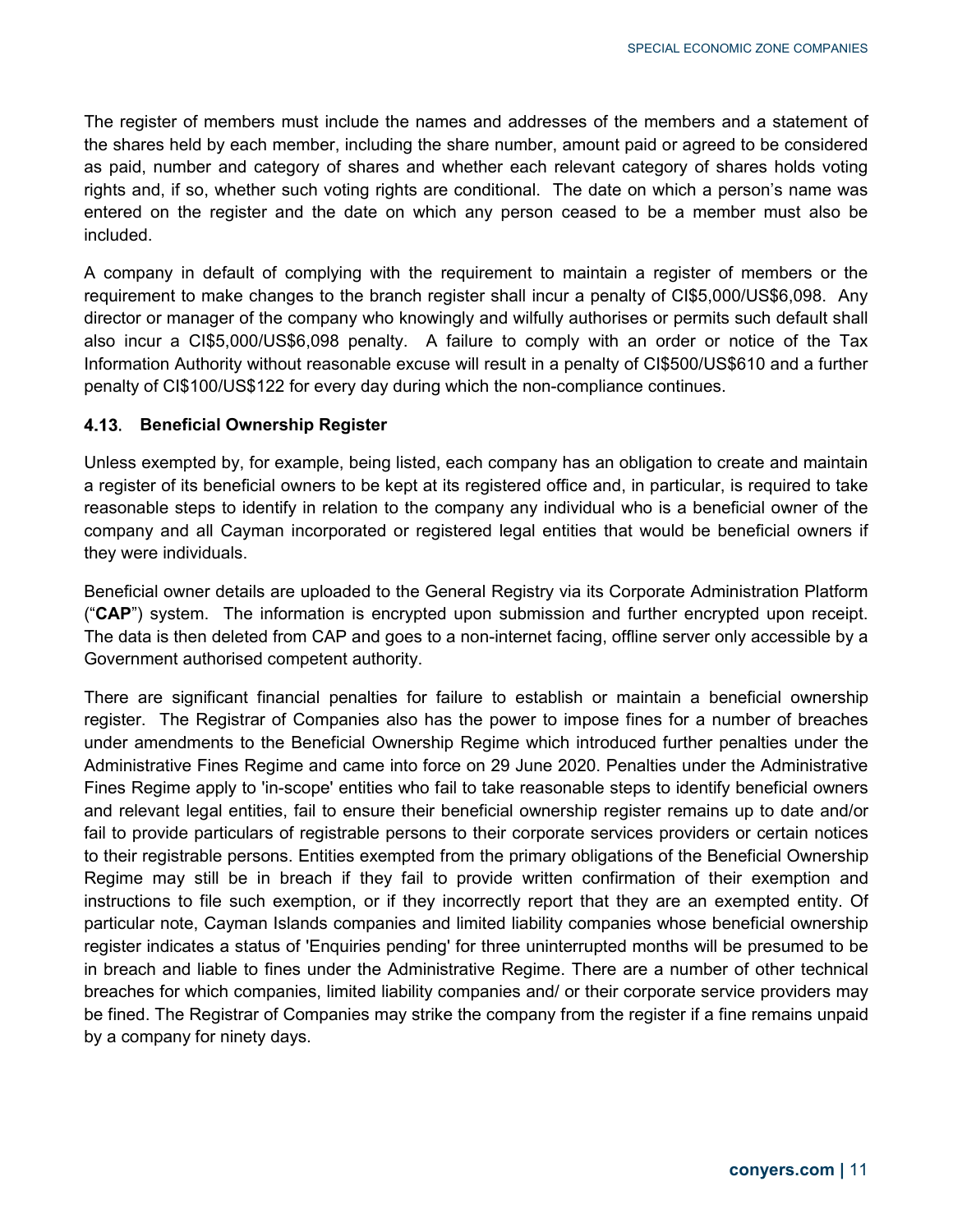### <span id="page-11-0"></span>5. **ORGANISATION**

### $5.1.$ **Appointment of Directors**

The subscribers to the memorandum of association of the company appoint the first directors of the company. For administrative ease, it is usual for the first directors to be representatives of the Cayman incorporation agent. The first directors will commonly resign at the first meeting of the directors and would normally be replaced by those persons proposed by the instructing party.

### $5.2.$ **First Meeting of Directors**

The first meeting of the directors will deal with certain post-incorporation administrative matters, including:

- appointing the board of directors and officers;
- approving the transfer of the shares held by the subscriber to the memorandum to the shareholders proposed by the instructing party;
- approving the financial year end of the company;
- appointing the accountants, bankers, attorneys, etc. to the company;
- approving the application for a tax undertaking pursuant to the Tax Concession Act (Revised) of the Cayman Islands; and
- adopting the seal of the company, if applicable.

Following the first meeting of the directors, the company will be in a position to commence its business operations. Further meetings and/or resolutions of the board may be required to approve other documents, agreements, business proposals, appointments, resignations, etc. Board meetings and/or resolutions will be held and/or effected in accordance with the articles of association of the company.

### <span id="page-11-1"></span>6. **OPERATION OF COMPANY**

### $6.1.$ **General Management**

The management of every Cayman company is the responsibility of and is carried on by its board of directors. Except as may be expressly provided in the company's articles of association, the shareholders can exercise control over the management of the company's officers through their power to appoint and dismiss its directors.

A company can generally effect any transaction, subject to any express limitation in its objects or powers and provided that the transaction is not itself illegal. As noted above, in relation to third parties dealing with the company, no act of the company shall be invalid by reason alone of the lack of capacity or power on the part of the company to enter into the transaction. However, a third party dealing with the directors in circumstances where the third party knows or has cause to suspect that the act or transaction is beyond the powers of the directors will not be able to treat the act or transaction as binding against the company.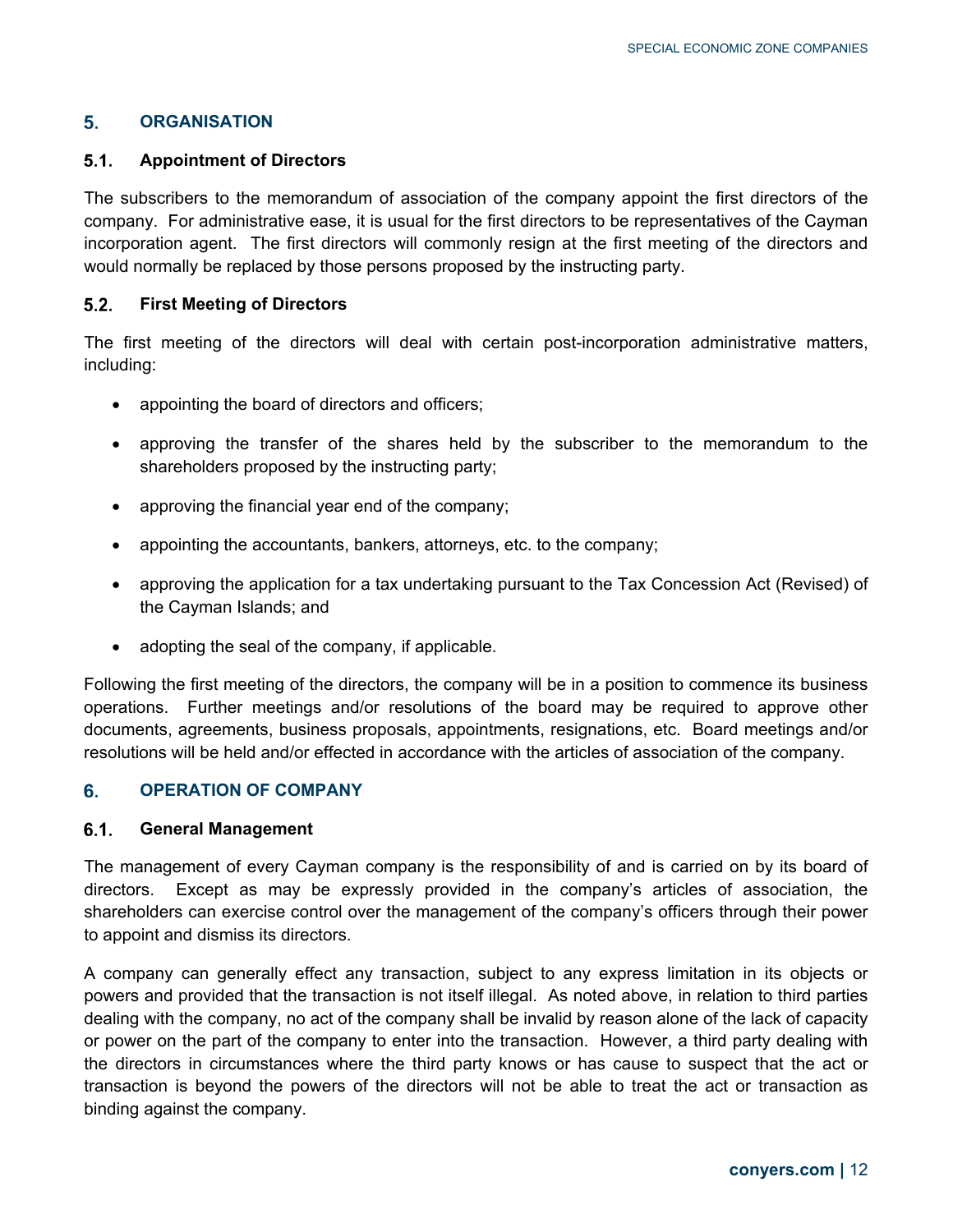### $6.2.$ **Annual Filings**

On or before 31 January of each year, each company must furnish to the Registrar an annual return declaring whether there has been an alteration in the memorandum of association, confirming that the operations of the company have been conducted mainly outside Cayman and that the company has not traded in Cayman except in furtherance of its business carried on outside Cayman. Every company must pay an annual fee to the government calculated on a sliding scale by reference to the amount of its authorised share capital as at December 31st in the immediately preceding year. SEZ Companies will also pay a small annual trade certificate fee.

### $6.3.$ **Directors' Meetings**

The quorum for a meeting of directors or any committee thereof may be one or any greater number specified by the articles of association.

### $6.4.$ **Shareholders' Meetings**

Cayman companies are not required to hold annual general meetings. The articles of association generally specify voting rights and the requirements relating to summoning a meeting, but if none are specified, every shareholder has one vote per share, and a meeting shall be duly summoned if five days' notice has been given to shareholders.

The quorum for a shareholders' meeting may be one shareholder or any greater number specified by the articles of association. Minutes must be taken of the meeting but the minute book need not be kept in Cayman.

The Companies Act requires that certain corporate activities be approved by a special resolution (see below) of the members in general meeting. Such activities include:

- altering the memorandum of association;
- reducing share capital;
- adopting articles of association (if not registered upon incorporation);
- altering the articles of association;
- changing the name of the company;
- voluntary winding up of the company; and
- re-registering an ordinary non-resident company as an exempted company.

In order to be approved, a special resolution must be passed by a majority of not less than two-thirds (or such greater number as specified in the articles of association) of the shareholders who vote in person or by proxy at a meeting. The articles of association may specify a different (higher) voting threshold for different matters. Notice of the meeting must specify the intention to propose a special resolution. A special resolution may, if authorised in the articles of association, be approved by all shareholders (i.e. 100%) in writing rather than at a physical meeting. The effective date of the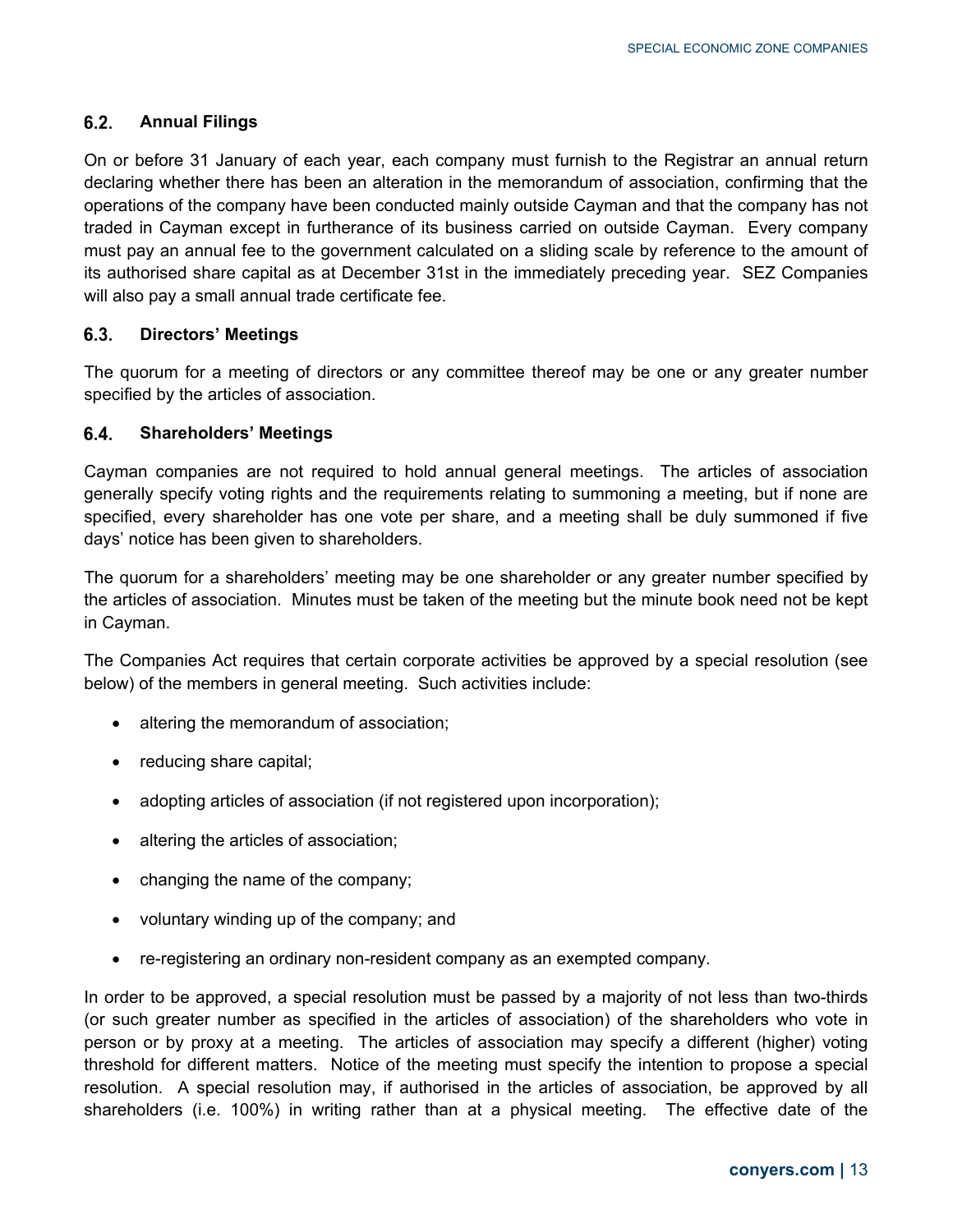resolution will be the date on which the resolution, or the last of the resolutions, if signed in counterparts) are executed. When the shareholders adopt a special resolution, the Registrar must be notified and a copy of the resolution must be filed within 15 days.

### <span id="page-13-0"></span> $\overline{7}$ . **TRANSACTIONS INVOLVING SHARES**

#### $7.1.$ **Issue of Shares**

In the case of a SEZ company, shares may be:

- with or without nominal or par value;
- issued at a premium over par value;
- issued in fractions of a share (carrying the corresponding fraction of liabilities and rights); and/or
- issued with preferred, deferred, or other special rights, whether in regard to dividend, voting, return of share capital or otherwise.

Shares in an exempted company may only be issued in registered (non-negotiable) form.

A share certificate is prima facie evidence of the ownership of shares by a shareholder, but shares may also be issued without certificates.

Where a company issues shares at a premium, i.e. above par value, whether for cash or otherwise, a sum equal to the aggregate amount of the premium on those shares must be transferred to the "share premium account". Subject to any restrictions in the company's memorandum of association or articles of association, the share premium account may be applied for any purpose approved by the company. Where an exempted company issues shares without nominal or par value, the consideration received is considered paid up share capital of the company.

There are no statutory provisions prohibiting the provision of financial assistance by a company in connection with an acquisition of its shares.

A company has the power to pay commission to any person who subscribes or agrees to subscribe for any shares in the company, provided that the articles of association authorise the payment.

### $7.2.$ **Transfer of Shares**

Shares of a SEZ company may be transferred if expressly or impliedly provided for in the company's articles of association. The articles of association may contain restrictions on transfer, such as the right of the directors to decline to register any transfer of shares to a person of whom they do not approve, or to decline to register any transfer of shares on which the company has a lien.

As a SEZ company, it will generally be a condition of the license that the company notify the SEZA of any change in beneficial owner within 30 days of the change. If the SEZA board determines that the beneficial owner is not a fit and proper person it may require the company to replace the beneficial owner within 90 days.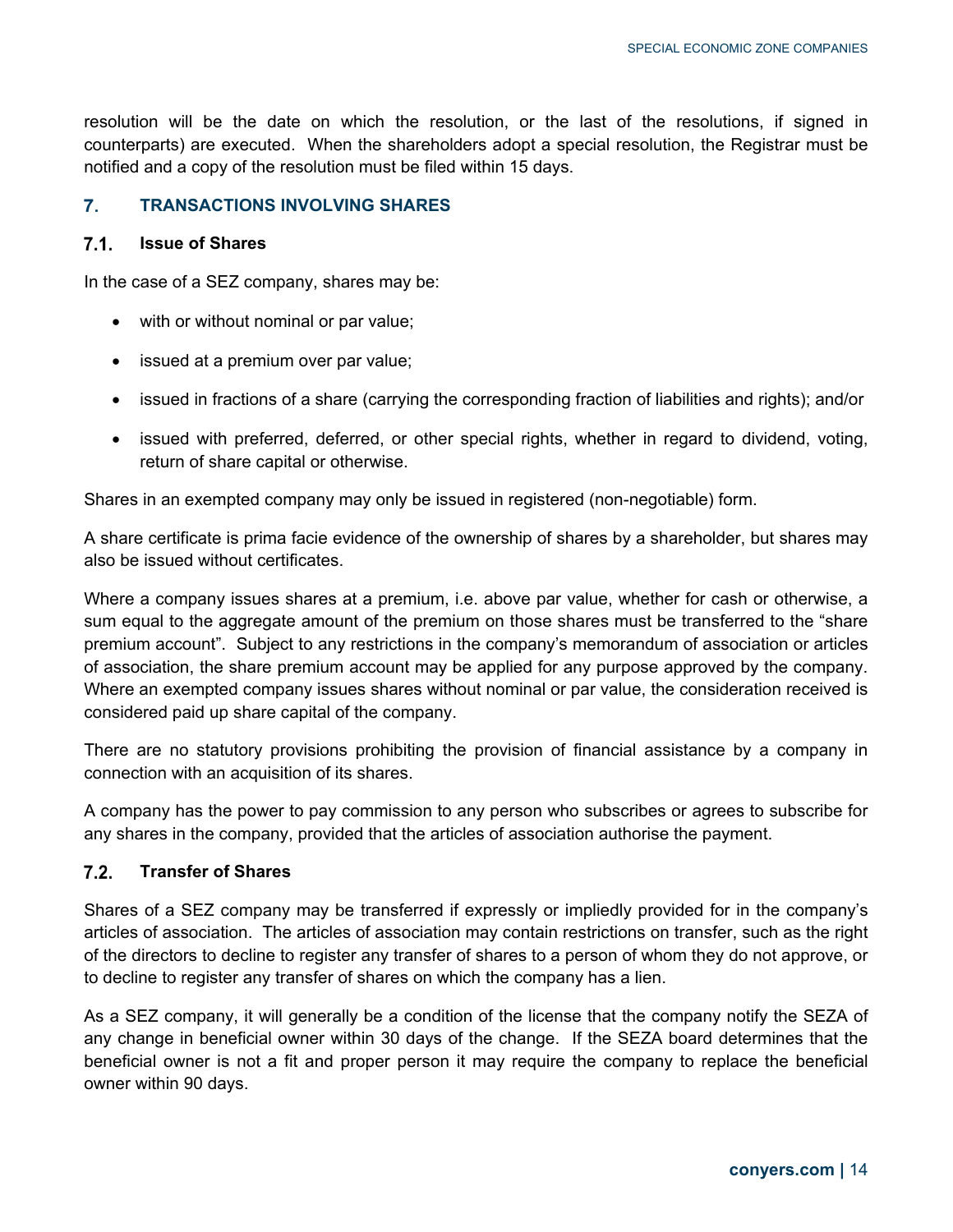### $7.3.$ **Redemption and Purchase of Shares**

The company may, if authorised by its articles of association, (i) issue shares which are to be redeemed or are liable to be redeemed at the option of the company or the shareholder and/or (ii) purchase its own shares, including any redeemable shares. No redemption or purchase may take place unless the shares are fully paid, or if, as a result of the redemption or purchase, there would no longer be any other shareholder of the company.

Shares may be redeemed or repurchased using the profits of the company or the proceeds of a fresh issue of shares made for the purposes of the redemption or purchase. The premium, if any, payable on redemption or purchase must have been provided out of the company's profits, or out of the share premium account before or at the time the shares are redeemed or purchased.

When a company is about to redeem or purchase shares, it has the power to issue shares up to the nominal value of the shares redeemed or purchased as if those shares had never been issued.

Shares redeemed or purchased may be treated as cancelled and the amount of the company's issued share capital shall be diminished by the nominal value of those shares accordingly, or they may be held by the company as treasury shares. The redemption or purchase is not to be taken as reducing the amount of the company's authorised share capital.

### $7.4.$ **Dividends and Distributions**

Subject to any contrary provisions in the articles of association, the company may pay dividends out of profits or its share premium account. No dividend may be paid out of the share premium account unless immediately following the payment the company is able to pay its debts as they fall due in the ordinary course of business.

### <span id="page-14-0"></span> $\mathbf{8}$ **REGISTER OF CHARGES**

The SEZ company must maintain at its registered office a register of all mortgages, charges and other securities over the assets of the company. The register of charges must be open to inspection by shareholders and creditors at all reasonable times.

### <span id="page-14-1"></span> $9<sub>1</sub>$ **AVAILABILITY OF RECORDS**

SEZA will maintain a public register recording details of all trade certificates and SEZ companies.

The memorandum of association and articles of association, as well as any special resolutions of the company, are not available to the public.

The Companies Act contains provisions whereby the court may appoint a person to examine the affairs of a company. In addition, the shareholders may by special resolution appoint an inspector for similar purposes.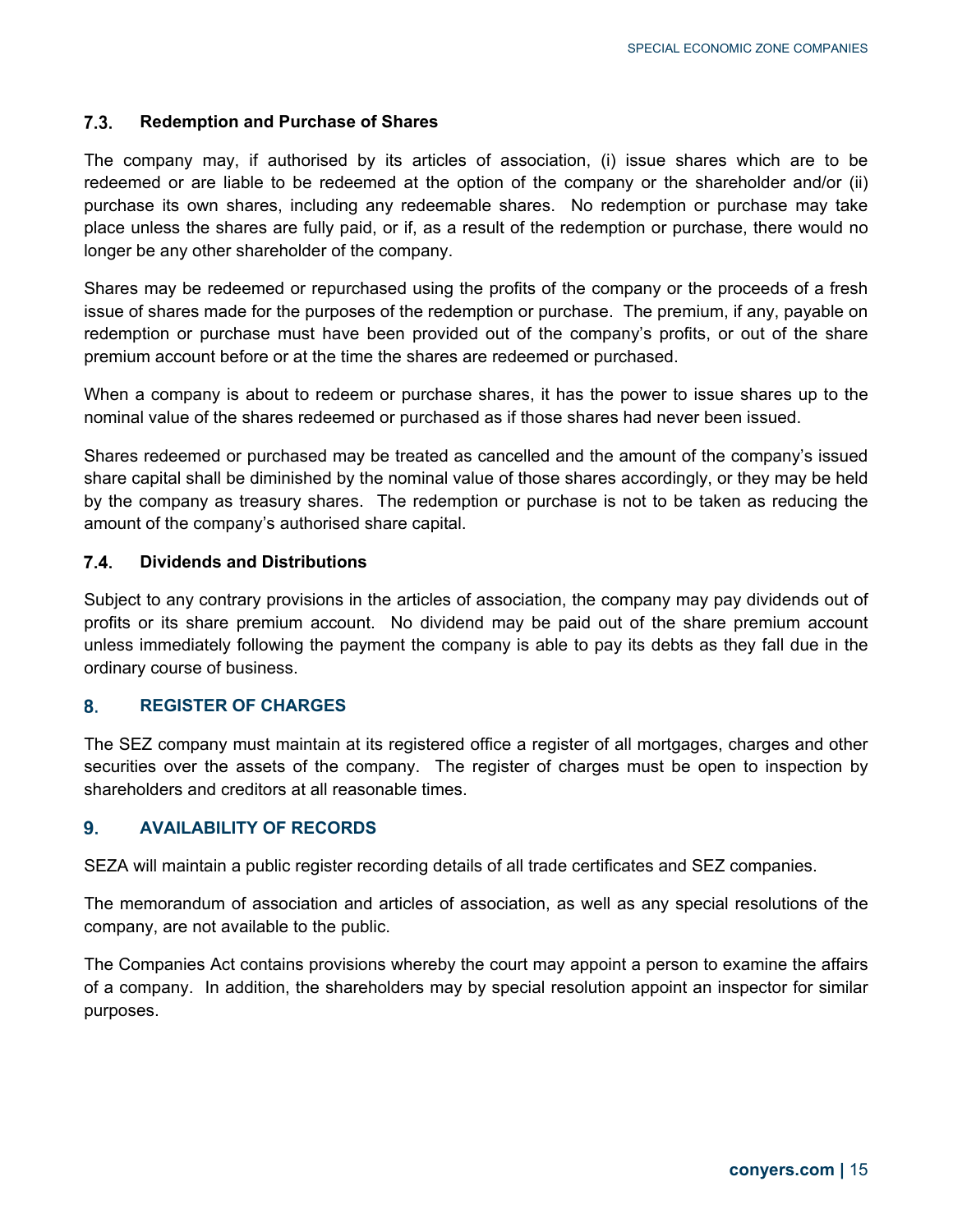### <span id="page-15-0"></span> $10.$ **CHANGES TO COMPANY'S MEMORANDUM OF ASSOCIATION AND ARTICLES OF ASSOCIATION**

### **Memorandum of Association**

The company may, by special resolution of the shareholders, alter its memorandum of association with respect to any of the objects, powers or other matters specified therein except for the provision relating to the carrying on of special economic zone business. The amended memorandum of association and a copy of the special resolution must be filed with the Registrar.

### **Increase of Authorised Capital**

The company may, if authorised by its articles of association and by ordinary resolution of the shareholders of the company, alter the conditions of its memorandum of association to:

- increase its share capital;
- consolidate and divide all or any of its share capital;
- convert all or any of the company's paid-up shares into stock and reconvert that stock into paidup shares of any denomination;
- subdivide the shares; and/or
- cancel shares which have not been taken or agreed to be taken by any person and accordingly diminish the amount of share capital by the amount of those cancelled shares.

### **10.3. Reduction of Capital**

Subject to the provisions in the Companies Act as to the repurchase of shares, and subject to confirmation by the Court, the company may, if so authorised by the articles of association, by special resolution reduce the company's share capital in any way, and in particular may:

- extinguish or reduce liability on any shares in respect of share capital not paid-up;
- either with or without extinguishing or reducing liability on any shares, cancel any paid-up share capital which is lost or unrepresented by available assets; and/or
- either with or without extinguishing or reducing liability of any shares, pay off any paid-up share capital which is in excess of the wants of the company;
- and may, if and so far as is necessary, alter the memorandum of association by reducing the amount of its share capital and the company's shares accordingly.

Where a company has passed a resolution for reducing share capital, it must apply to the Court for an order confirming the reduction. However, where the proposed reduction involves diminution of liability in respect of unpaid share capital or the payment to any shareholder of any paid up share capital, then the Court may make an order entitling the company's creditors to object to the reduction. The Court shall settle the list of creditors entitled to object.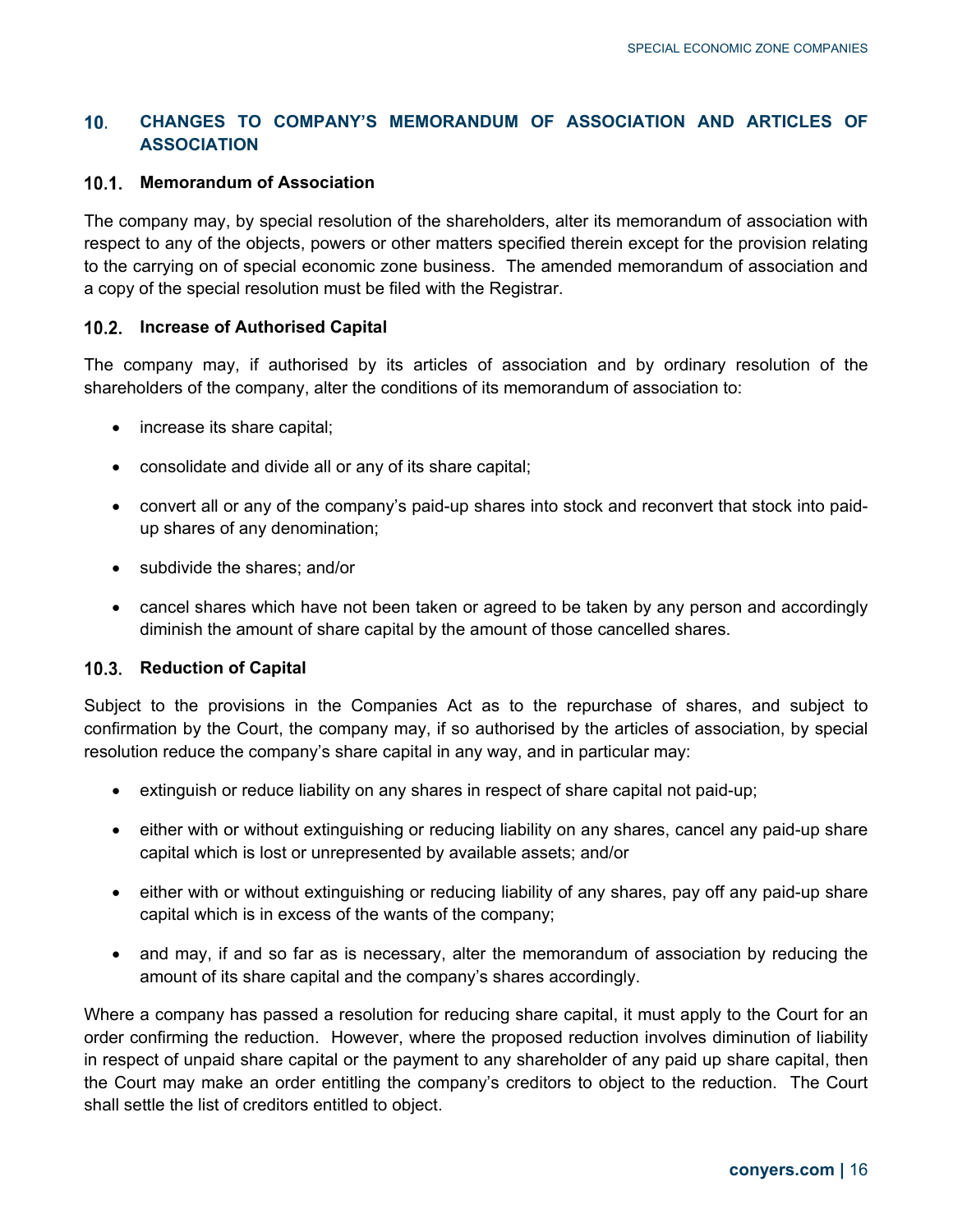A copy of the order of the Court confirming the reduction of the share capital of a company and a minute of reduction showing the amount of the reduced capital, the number of shares and the amount paid up on each must be registered with the Registrar and notice of the registration shall be published in such manner as the Court may direct.

A shareholder of the company, past or present, is not liable to pay any call or contribution which exceeds the difference between the amount of the share as fixed by the minute of reduction and the amount paid. However, if any creditor entitled to object to the share reduction is not entered on the list of creditors by reason of his ignorance of the proceedings for reduction, and the company is unable to pay the amount of his debt or claim, shareholders shall be liable to contribute to the payment of the debt. If the company is wound up the Court may settle a list of persons liable to contribute.

### **Articles of Association**

A company may by special resolution, but subject otherwise to the memorandum of association, alter or add to the articles of association. On an amendment to the articles of association, the amended version of the articles of association must be registered with the Registrar.

### <span id="page-16-0"></span> $11.$ **ECONOMIC SUBSTANCE**

The International Tax Co-Operation (Economic Substance) Act (2021 Revision) (as amended) (the "**ES Act**") applies to a defined class of relevant entities including exempted companies and exempted partnerships, foreign companies and foreign partnerships registered in Cayman, limited liability companies, general partnerships (other than local partnerships) and limited liability partnerships that are required, subject to what is said below, to maintain economic substance in the Cayman Islands unless they are (i) tax resident outside the Cayman Islands; (ii) an investment fund (including entities through which any such fund invests or operates); or (iii) a not-for-profit company.

The ES Act requires that all Cayman Islands entities notify the Cayman Tax Information Authority ("**TIA**") of, amongst other things, whether or not it is carrying on a "relevant activity" (as defined in the ES Act) and, if so, whether or not it is a "relevant entity". The notification to the TIA is by way of an Annual Economic Substance Notification which must be filed prior to an entity filing its Annual Return with the General Registry Corporate Administration Portal.

Entities operating within the Cayman SEZ are required to consider whether they are relevant entities for the purpose of the ES Act and, if so, whether they are carrying on relevant activities and required to satisfy the economic substance test under the ES Act.

For further information on the ES Act, see our publication ["Economic Substance Requirements"](https://conyers-cdn.scdn5.secure.raxcdn.com/wp-content/uploads/2019/06/Economic_Substance_Requirements-CAY.pdf) or contact your usual Conyers attorney.

### <span id="page-16-1"></span>**ANTI-MONEY LAUNDERING, COUNTER TERRORIST FINANCING AND COUNTER**   $12.$ **PROLIFERATION FINANCING**

The SEZA may, to the extent that information is required and requested by a Supervisory or competent authority or of its own volition, share information for the purposes of anti-money laundering, counter terrorist financing or counter-proliferation financing.